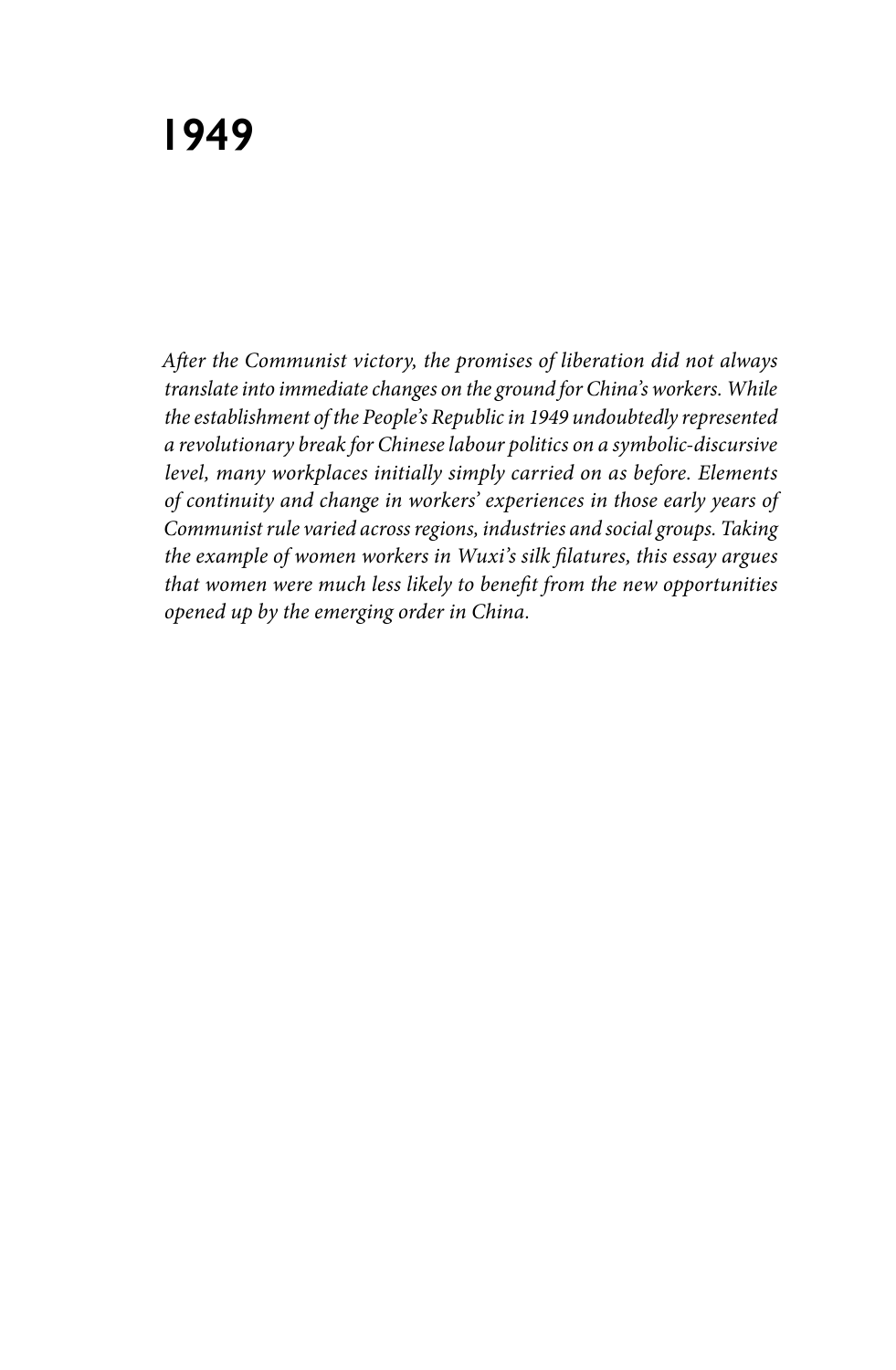## **Continuity and Change: Women Workers in the Early People's Republic of China**

Robert CLIVER

Shen Gendi was a young woman who worked in the Number Five<br>Filature in Wuxi, Jiangsu Province, a silk thread mill operated by<br>the state silk company, the China Sericulture Company (中国丝 hen Gendi was a young woman who worked in the Number Five Filature in Wuxi, Jiangsu Province, a silk thread mill operated by 绸公司). The factory was unusual among filatures (silk mills) as it was one of the few taken over by the Government of the People's Republic of China (PRC) in 1949; most remained in private hands. Different groups of workers in different cities and industries experienced the Chinese Revolution in different ways and, for many, like the young women employed in Wuxi's filatures, little changed in their workplaces and daily lives in the first years after the Communist takeover. Even the 'feudal' management system (封建管理制度) in silk filatures, which included the beating of young women by older male supervisors, continued under Communist management. In August 1951, Miss Shen's supervisor beat her so severely she died in hospital.<sup>1</sup>

In the past, this might have elicited a strike wave of women workers engaging in work stoppages, protests and even violence (see Honig's essay in the present volume). But by 1951 the Chinese Communist Party (CCP) was firmly in control in cities like Wuxi, and the unions that all Chinese workers were made to join after 1949 frequently failed to protect their interests. Recognising the need for action, in September 1951, Party leaders launched the Democratic Reform Campaign (民主改革运动) in Wuxi's silk filatures, specifically targeting the feudal management system, along with counterrevolutionaries and agents of the defeated Nationalist Party (Guomindang, or GMD) among the filatures' supervisors. The campaign elicited a flood of complaints and accusations about the brutal mistreatment of women workers at the hands of male supervisors, as well as many other inequities that had remained unchanged in the factory regime since 1949.<sup>2</sup>

The Communist victory and establishment of the PRC in 1949—known as 'Liberation' (解放) in Communist Party parlance—is often treated as the break of dawn, a decisive moment when everything changed and the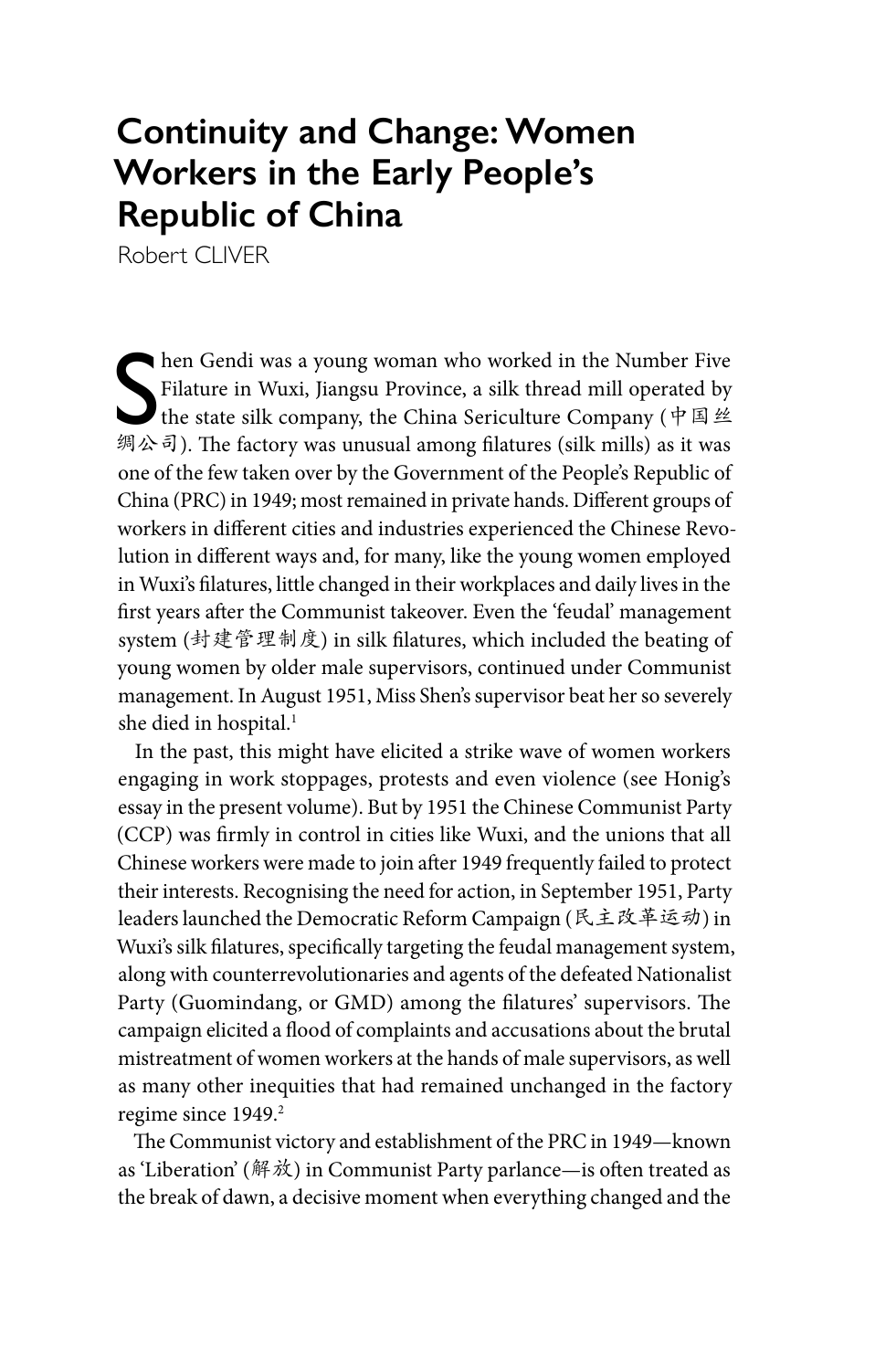old society gave way to the 'New China'. A key question for labour histories of the PRC is, what difference did the revolution make for China's workers? What difference did it make that the new rulers' goals included liberating and empowering the working class, especially women? The answer is complicated and depends a great deal on which group of workers one studies. In general, workers in high-priority industries like steel and machine-building won substantial benefits and even some degree of control over their working conditions, while changes came more slowly for workers in construction and textiles, especially in smaller cities and in the private and collective sectors of the economy. Although things were not neatly divided along gender lines, male workers were usually better able to take advantage of new opportunities after 1949 than their female counterparts. The revolutionary changes Chinese workers experienced during the two years from Liberation in 1949 to the Democratic Reform Campaign in 1951 developed unevenly across regions, industries and social groups.

Chinese Workers under New Democracy

Efforts at liberating workers in the first years of the People's Republic developed in the context of Chairman Mao Zedong's theory of New Democracy (新民主主义)—a set of policies intended to foster and develop capitalist industry while protecting workers' interests and employment in pursuit of rapid economic recovery and, ultimately, state-led socialist industrialisation.3 The promise was that compromise and cooperation with capitalists in the early years of the revolution would result in economic growth that would benefit the entire population, especially industrial workers, who could then enjoy the fruits of their labour in the form of health care, housing, education and consumer goods. Subsequent events show how difficult these goals were to achieve in practice, especially the promise of making workers the 'masters of the factory and the nation' (工厂与国家的主人翁).

In contrast with the 'dictatorship of the proletariat', theoretically inaugurated in the Russian Revolution of 1917, New Democracy did not include the expropriation of most private firms (excluding businesses in the 'commanding heights' of the economy such as steel, shipping, coal and power generation, most of which had already been nationalised under the GMD).<sup>4</sup> On the contrary, private industry and commerce expanded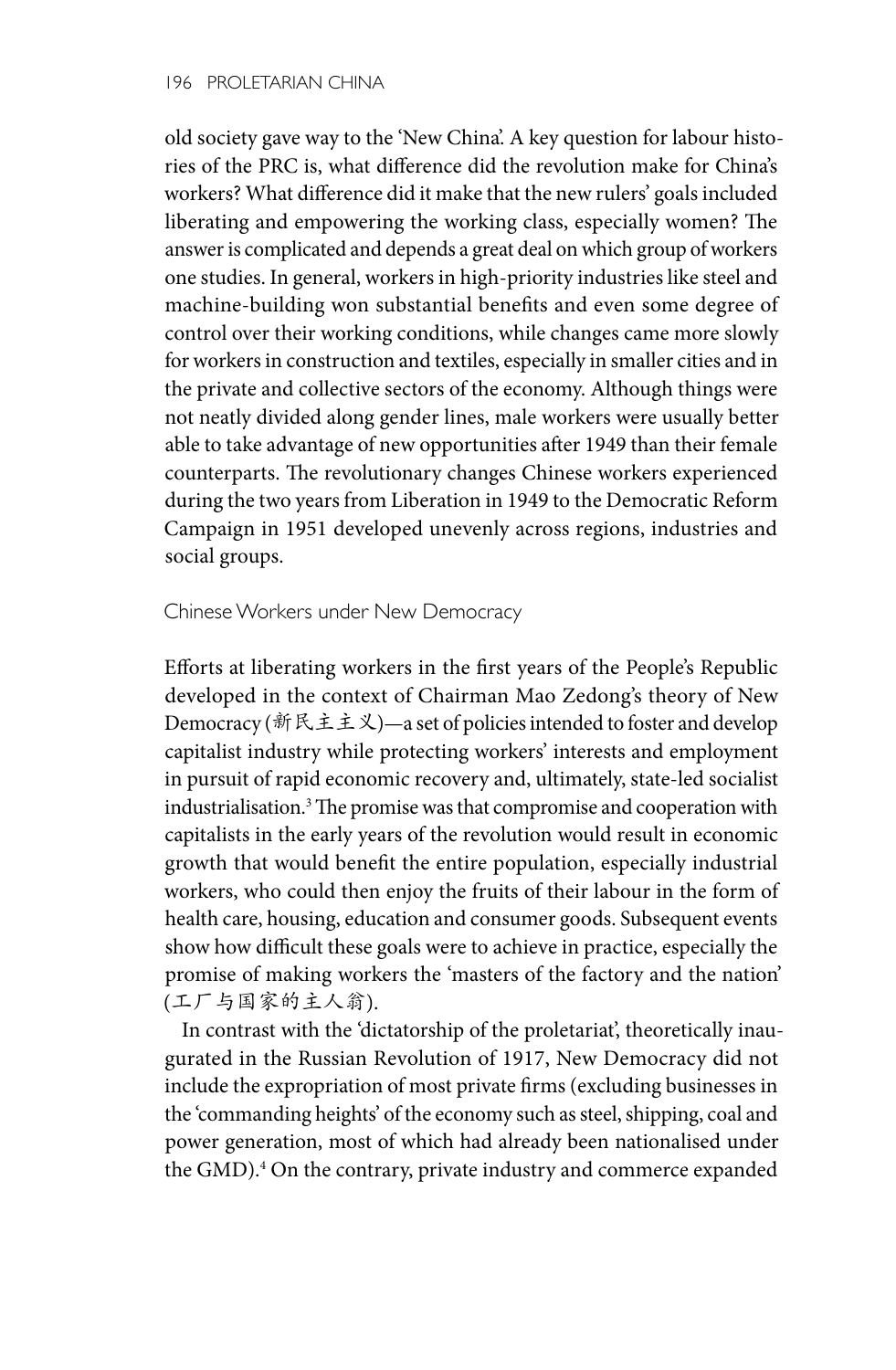1949 / 197

in the early years of the PRC, before the entire economy was rapidly 'socialised' in the winter of 1955–56.

In the context of the devastation of war, rampant inflation and the collapse of trade in 1949, protections for private businesses were entirely necessary and the Communist Party encouraged workers to compromise with employers on issues like wages, working conditions and dismissals. As Communist Party leader Ye Jianying put it to workers in Guangzhou in 1950:

We must be good at uniting our own class, raising our political consciousness, and distinguishing between immediate and longterm interests and between partial and overall interests, and must subordinate immediate and partial interests to long-term and overall interests … and so, under certain circumstances, it will sometimes be necessary to make some concessions to other classes.<sup>5</sup>

At the same time, the new regime also established protections for workers to prevent mass unemployment and social unrest. The CCP was, after all, the 'vanguard of the working class' (工人阶级的先锋队) and could not risk alienating its urban base. Two of the most important symbols of workers' newfound power under New Democracy were democratic management (民主管理) of the enterprise and the enrolment of industrial workers into union organisations established in every factory, city and industry. It was hoped that establishing a degree of worker control over production through organs for democratic management would obviate the need for workers to engage in more radical actions like strikes, walkouts and 'methods of struggle which harm production'.<sup>6</sup>

## 'Liberating' Women

Women workers were one group that stood to benefit from the Communist revolution, which promised not only the liberation of China's working class, but also gender equality and the transformation of traditional gender roles. As Delia Davin put it:

More importance was attached to the mobilization of women factory workers than of any other group, in part because they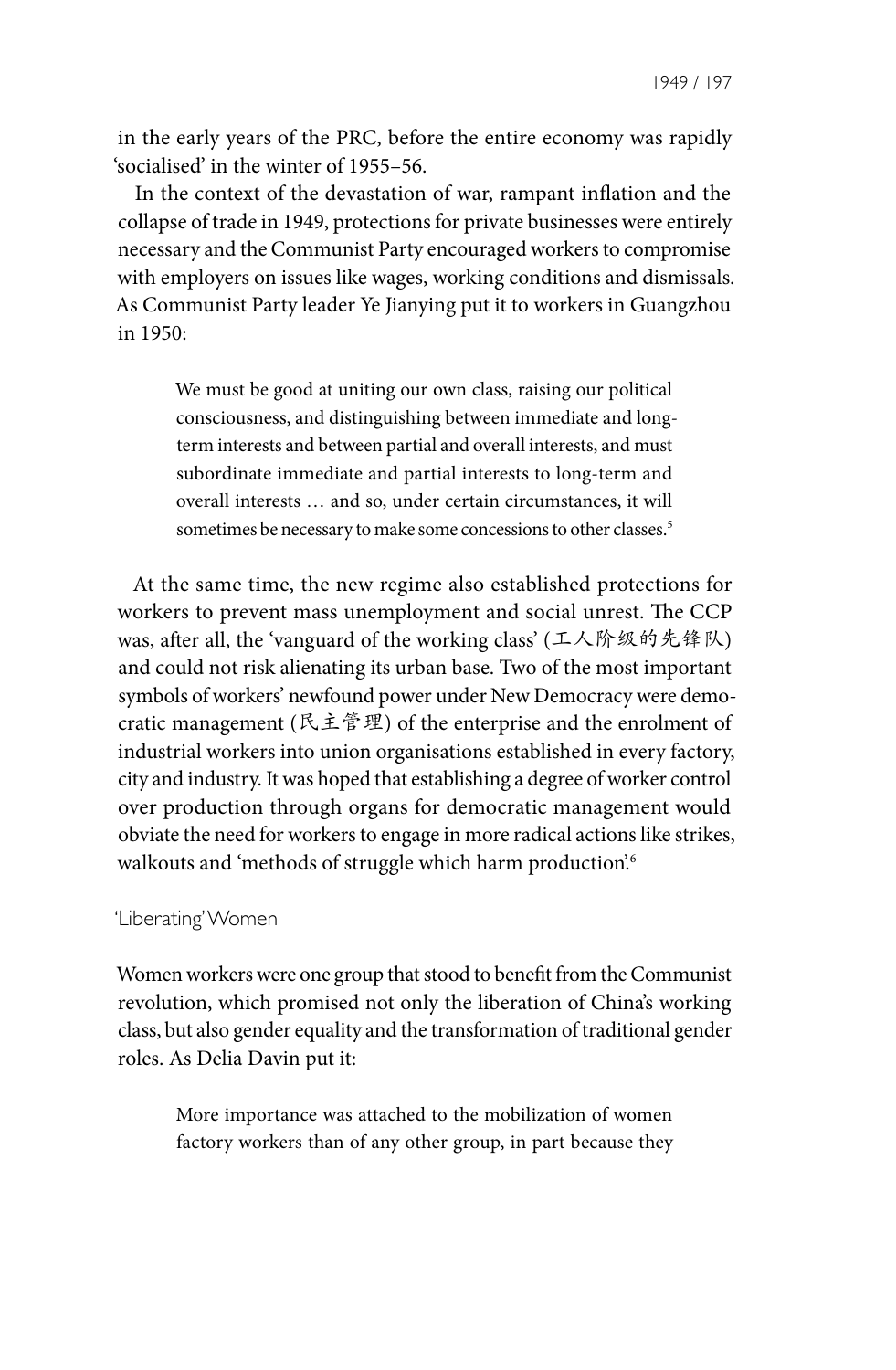were members of what the Party taught was now to be the leading class in China, and also because they had an immediate role to play in the restoration of the economy.<sup>7</sup>

Unions played an important role in the mobilisation of women workers. In the early 1950s, the CCP rapidly established or reorganised industrial unions in cities throughout China and, by 1952, about ninety percent of industrial workers were enrolled in union organisations. These unions were not always under CCP leadership, however, nor did they always protect or represent workers' interests effectively. Many unions were controlled by criminal gangs or holdovers from the old regime and remnants of organisations created under the GMD. Many unions were controlled by employers and management, while others were loyal to and appreciative of CCP policies but wanted to preserve their autonomy.<sup>8</sup>

Many women workers had no existing union organisations—less because these had been prohibited than because they had proved too easy to coopt or suppress—so many female proletarians, such as silk filature workers, preferred to protect their interests through informal networks and direct action rather than establishing union organisations.<sup>9</sup> When the CCP insisted that all workers join the new unions, this frequently resulted in labour organisations that did not represent their constituents effectively, or even unions dominated by management, as was the case for Wuxi filature workers in the early 1950s.<sup>10</sup>

Even in unions that were both loyal to the CCP and effectively represented their members' interests, women faced an uphill struggle to achieve effective representation and advance their interests as workers and women. The fact is that, despite the Party leadership's emphasis on women's liberation, many CCP cadres in villages and factories harboured sexist attitudes towards women and ignored or downplayed the specific needs and problems of women workers. Even high-ranking women labour leaders disparaged women workers' roles in the labour movement and in production, ignoring the important role women had played in strike actions and protests throughout the first half of the twentieth century.

For instance, Cai Chang, a national leader in 'woman-work' (妇女工  $\langle f \rangle$  in the unions, stated in a 1950 report that it was especially difficult to mobilise Chinese women for union work because they had to defer to their parents or husbands and could not be 'their own masters'.11 She stated that it was necessary to carry out education work among women in industry to 'raise their consciousness' and eliminate the mentality of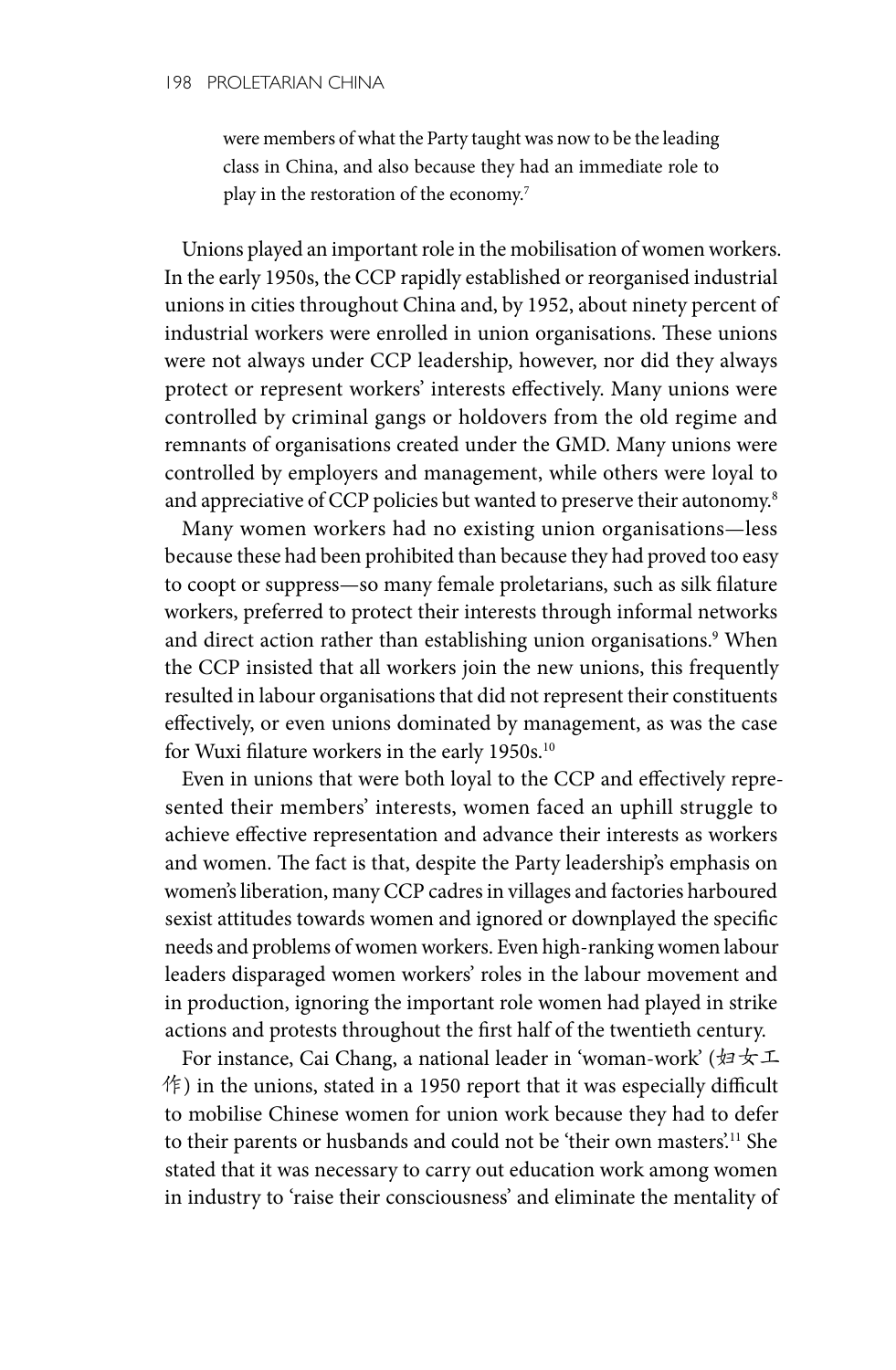'relying on men to carry out union work'. Such passivity was thought to be a product of women's double oppression under the old society. Older workers, although praised as 'veterans on the production front', were considered 'ideologically confused' because they had been raised in a 'feudal' society. Younger workers, on the other hand, were characterised as more active and enthusiastic about politics and union activities, but union reports criticised younger women as vain, liking to 'make themselves pretty' and lacking in 'character' (个性), such that they feared hardship, did not value labour and had certain '*petite bourgeois* characteristics'. This is but one example of the Communists' penchant for defining anything corrupt, decadent or feminine as 'bourgeois'—a prejudice with obvious negative consequences for 'woman-work' in Chinese unions.

One means put forward for addressing the specific needs of women workers—so important symbolically and practically to the new regime in 1949—was the establishment of women workers' departments (妇女部) in union organisations. The first Trade Union Law of the PRC, implemented in 1950, required that unions in enterprises employing more than fifty women create a women's committee and those employing more than 300 women employ a full-time union official in charge of 'woman-work'.12 Although often underfunded, sidelined and ignored by male union leaders, women workers' departments were essential in addressing some of the specific difficulties women faced in Chinese factories in the early 1950s. Health care and maternity leave were just two important issues the women workers' departments addressed. Marriage reform, domestic violence, unequal pay, childcare and working conditions were other problems the departments struggled to address, often facing opposition from Party and union cadres more concerned with the economic demands of New Democracy than with the liberation of working-class women.<sup>13</sup>

As with the unions, the organs for democratic management in Chinese factories were also less accessible for women workers than for their male counterparts. This was the case in both state-run and privately owned factories. In privately owned factories employing mostly women, like the silk filatures of Wuxi, the organs for democratic management (called 'labour–capital consultative conferences'; 劳资协商会议) were not established at all or were simply an empty façade, despite being legally required in all large enterprises.14 Even in government-administered factories in which the majority of workers were women, such as the Tianjin Third Cotton Mill, it proved almost impossible for women to participate in the organs for democratic management given the prevailing prejudices.15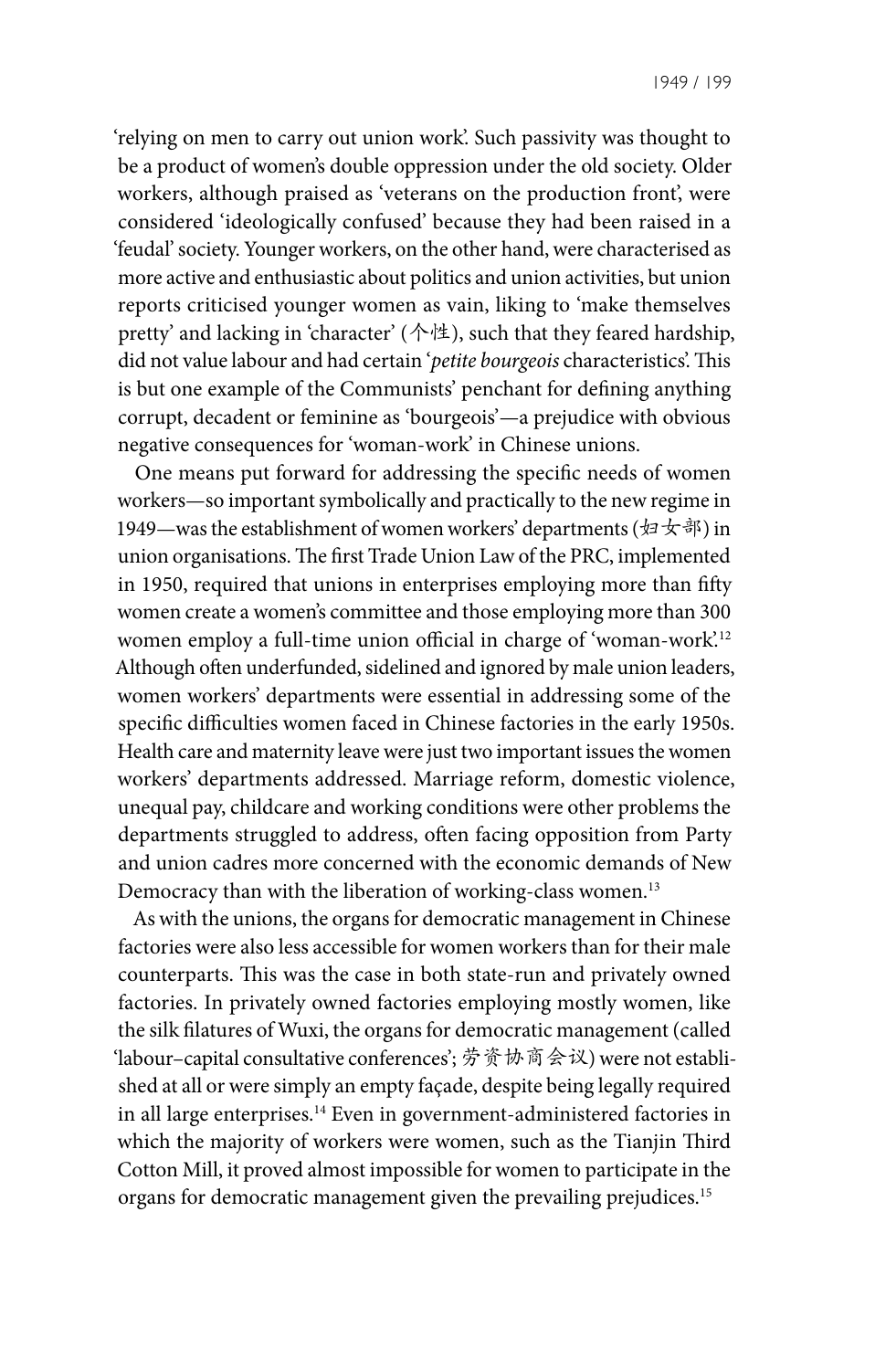If anything, private employers seem to have been more responsive to women workers' demands for implementation of legislated improvements like health insurance and medical care, especially after the reform campaigns from the autumn of 1951 to the summer of 1952. In Wuxi's silk thread mills, for example, the kinds of changes that workers in other industries enjoyed from 1950 only began in the summer of 1952. These included literacy education, provision of medical care and childcare, protections for women workers and improvements in working conditions in the city's filatures, especially improved ventilation and temperature and humidity control.<sup>16</sup>

## The Impact of Patriotic Production Campaigns

One of the more ubiquitous changes to appear in Chinese industry in the early 1950s were the patriotic production campaigns (爱国增产运动) of the Korean War (1950–53). Production competitions of various kinds had appeared sporadically in both private and state-run factories in the 1930s, but in the 1950s the practice spread throughout Chinese industry (see Sørensen's essay in the present volume). Modelled largely on Soviet practices such as 'shock work' and Stakhanovism, Chinese production campaigns were initially limited to state-run factories, but by the end of the war in Korea had become a common feature throughout Chinese industry. Production campaigns were one of the few CCP initiatives in private industry that capitalist employers were enthusiastic about implementing. Even if factory owners resented the high taxes and compulsory 'donations' to the war effort, having the strength of Communist Party propaganda behind a movement to get workers to improve productivity and quality was a potential benefit.

In the context of Wuxi's silk filatures, the wartime production campaigns were one of the few revolutionary initiatives implemented by unions dominated by managerial personnel hostile to women workers' liberation. The filature unions were mostly controlled by management and many factories managed to avoid their legal obligations to establish health insurance provision or organs for democratic management, but they nonetheless launched patriotic production campaigns. The women employed in Wuxi's silk mills were reminded how important their product was for the war effort, as the PRC exchanged silk thread and cloth with the Soviet Union in return for steel and petrol. Workers were told to 'sweat a bit more to help the Volunteer Army bleed a bit less'.<sup>17</sup> Of all the CCP's initiatives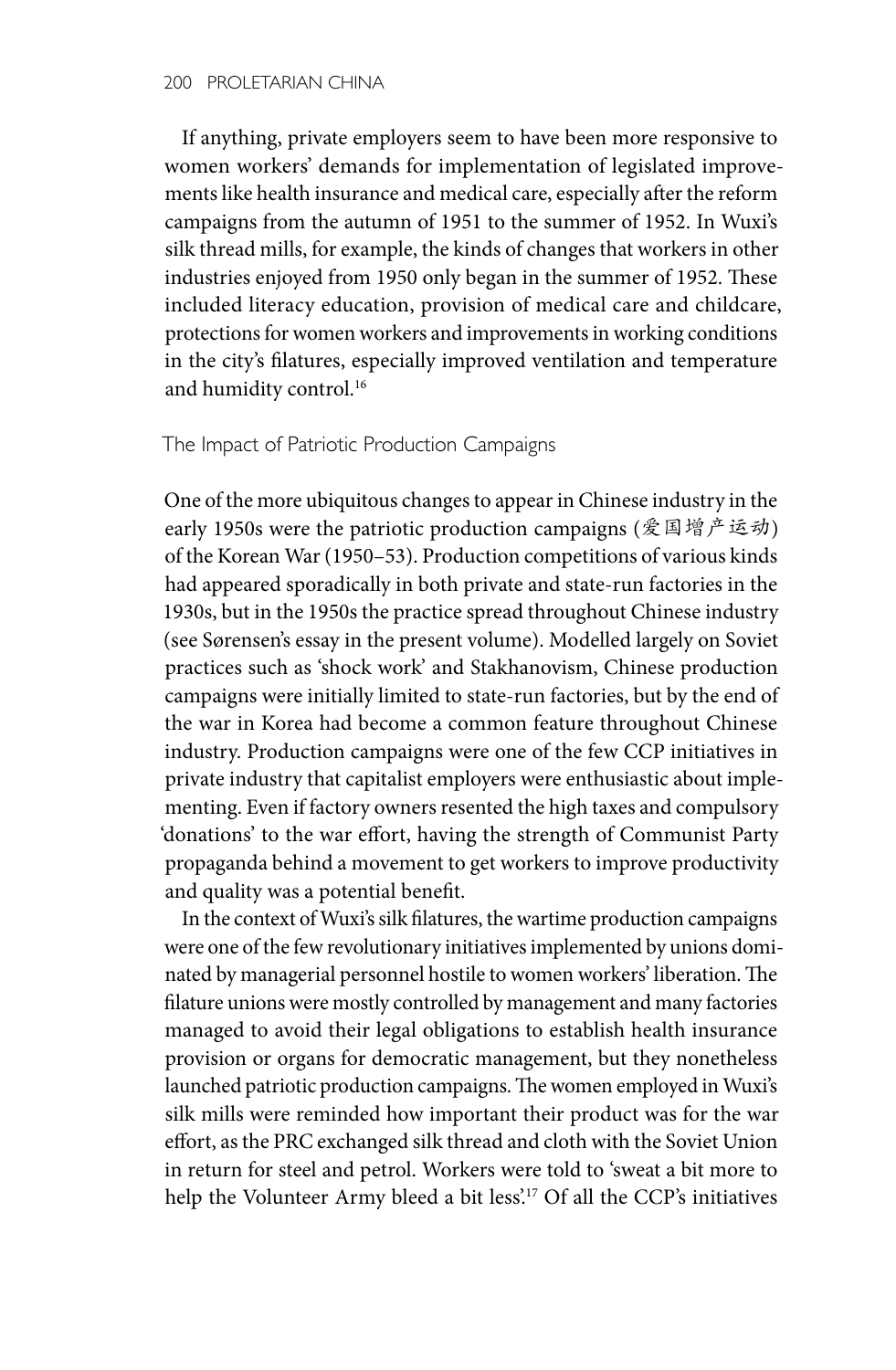1949 / 201

affecting women workers in the early 1950s, the production campaigns were the most widespread and successful, as output and product quality saw impressive, if short-lived, improvements in 1951.

By the autumn of 1951, however, the shortcomings of the unions described above—ineffective representation, sometimes due to control of the unions by management or even criminal elements hostile to the revolution—had produced problems serious enough for the Party-State to launch a nationwide campaign to reform the unions. The Democratic Reform Campaign, as it was known, entailed investigation of union leaders and, if necessary, their replacement with more reliable activists.<sup>18</sup>

## Controlled Class Struggle through Mass Campaigns

Despite the dramatic changes in Chinese factories resulting from the Communist takeover, the fact that Shen Gendi was beaten to death by a supervisor in a state-run silk filature in August 1951 reveals how little had really changed for this group of women workers more than two years after Liberation. The Wuxi labour authorities' response was to focus the Democratic Reform Campaign on removing 'counterrevolutionary elements' from union leadership and reforming the 'feudal' management system in place in the city's silk thread mills. Party cadres carefully controlled the process, first meeting with workers in small groups to identify the worst offenders, then organising mass struggle meetings at which women were encouraged to voice their accusations, and ultimately punishing the perpetrators. The last part of the process was disappointing and frustrating as very few of these men were, in fact, punished, and some even kept their jobs at the factory. But this was less important to Wuxi's Communist leaders than the opportunity to 'cleanse the class ranks' of the union organisation and elect new leaders who were more representative of the filatures' workers, but also more loyal to the Party-State.

This form of controlled class struggle, which under the Democratic Reform forbade criticisms of capitalist factory owners or government policy, was only somewhat successful in achieving the Party's goals, and in fact failed to eliminate or replace the 'feudal' management system in factories, with complaints about the treatment of workers continuing to surface at least until 1953.19 Nonetheless, it was not until after the Democratic Reform and the Three Antis and Five Antis campaigns (三反五反 运动) in 1952 (aimed, respectively, at corrupt officials and law-breaking capitalists) that the city of Wuxi began to implement the improvements